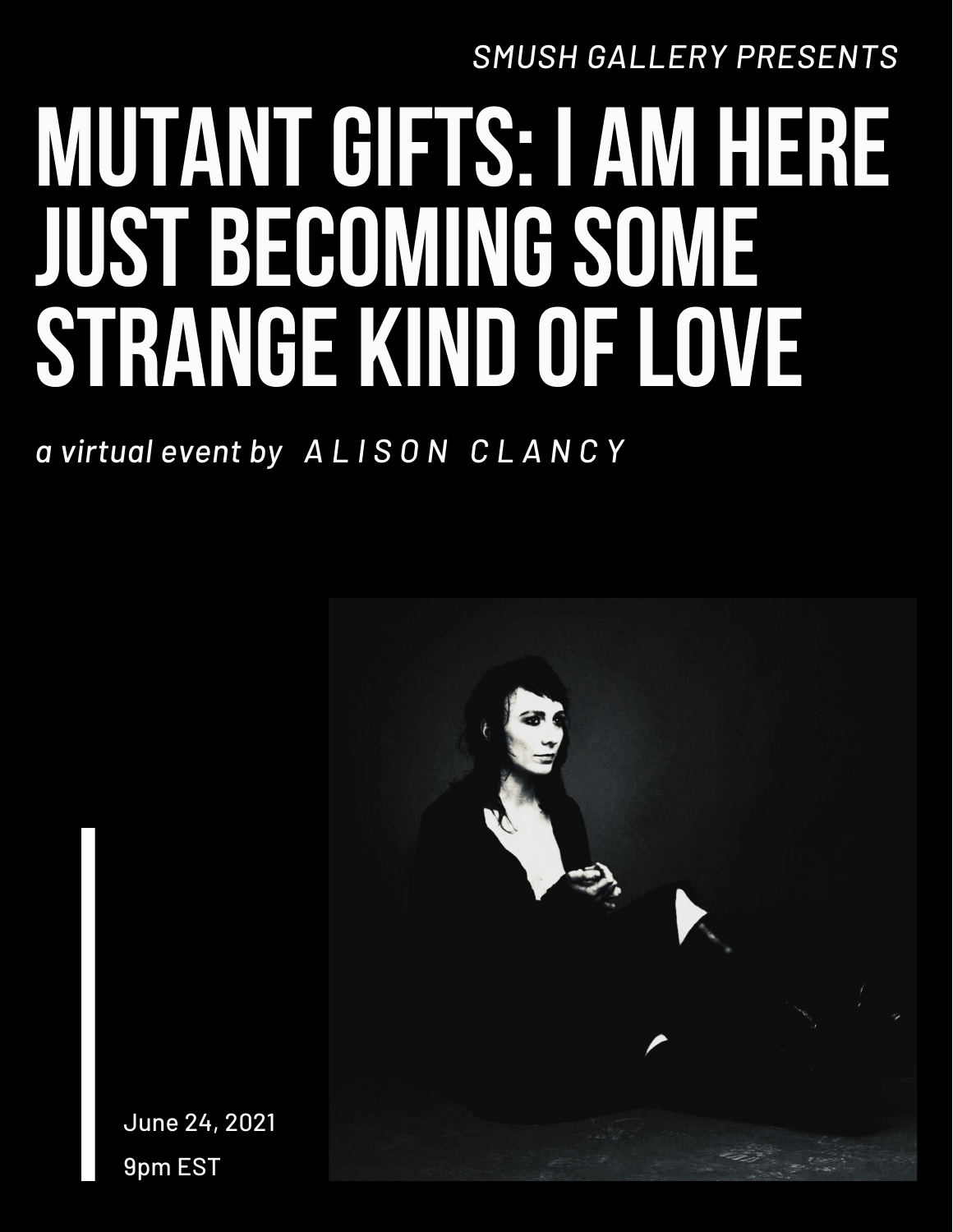## WELCOME

#### MUTANT GIFTS

#### BLUE

#### MORNING TIME

# KIDZ OF THE NIGHT

Q & A

"Every Time It Rains" "The Possibility of Joy" Alison Clancy - vocals, guitar Mastered by Adam Haggar at Mount Olympia Mastering

Alison Clancy - creative director, vocals, guitar Brent Arnold - cello Esteban Haga - director Nicholas Motyka - assistant director Mastered by Adam Haggar at Mount Olympia Mastering Filmed at St. John's in the Village

Alison Clancy - creative director, vocals, guitar Albert Esquilin Jr. aka GHOST - dancer Max Louis Miller - director Testu Collective - projections Isaac Alexander - gaffer Allison Jones - synth, bass, backing vocals Brent Arnold - cello PA's : Jonathan Matthews, Anne Tantuico, Maranda Barry Mastered by Adam Haggar at Mount Olympia Mastering Filmed at Ideal Glass Studios

Alison Clancy - creative director, vocals, lighting design Albert Esquilin Jr. aka GHOST - dancer Max Louis Miller - director Isaac Alexander - gaffer Jonathan Matthews - lighting operator Esben "Es" Thornhal - beats, bass, mix, master Aske Thornhal - guitar Chris Lancaster - cello Marco Evaristti - lyrics PA's : Anne Tantuico, Maranda Barry Filmed at Ideal Glass Studios

Katelyn Halpern - moderator /SMUSH Artistic Director

Albert Esquilin Jr. aka GHOST - dancer, director, editor Xavier Luciano - DP, lighting design Elley Duhé - "Kids of the Night"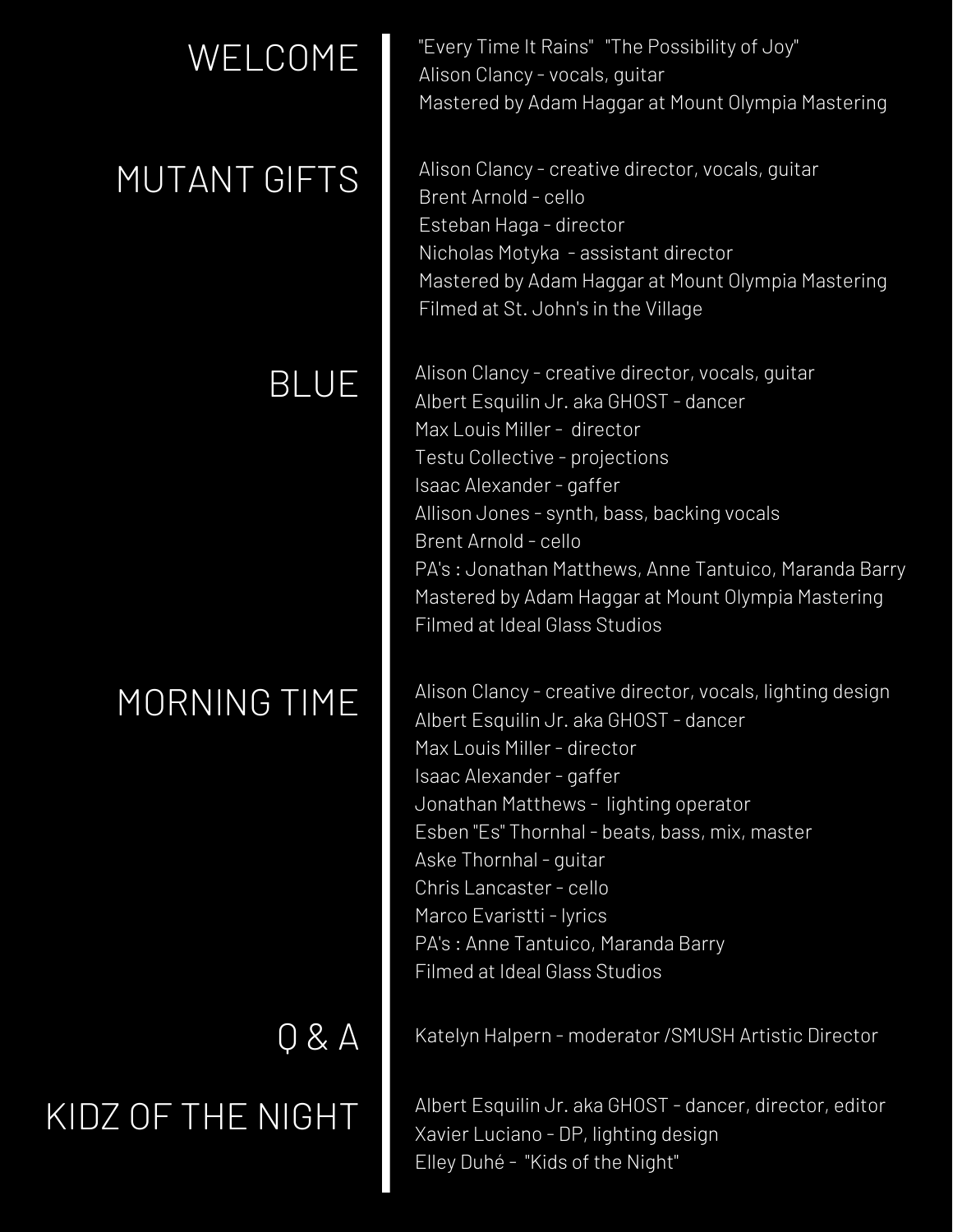### MUTATIONS: WE CHANGE TO SURVIVE, WE CHANGE TO EVOLVE, WE CHANGE TO DESTROY, WE CHANGE TO LOVE.

Alison Clancy is an artist in pursuit of beauty and catharsis. Most days start with ballet and end with electric guitar. Clancy directs experimental projects bridging between the worlds of dance, music, film, photography, installation and somatic study. She works with eclectically beautiful collaborators to create otherworldly environments: lost intersections where we search for ourselves in the shadows. Clancy is a principal dance soloist with The Metropolitan Opera and company member of Zvi Dance. She' s been the front woman for several bands and her music underscores film/theater and tours internationally. Clancy is currently a SMUSH Gallery Curatorial Fellow.

Brent Arnold is a cellist and composer. His music incorporates minimalism, improvisation, and experimental sonics to create a cinematic beauty. He studied with violinist Michael White (Pharoah Sanders, John Handy) and cellist Walter Grey (Kronos Quartet), and is a founding member of Ghost Quartet with Dave Malloy, Gelsey Bell, and Brittain Ashford.

Albert Esquilin Jr aka The Ghost of New York is a pioneer & king of freeform Brukup dancing. Creator of the possession style. Known for his signature move the Ghostwalk and pivot stepping (Brukup footwork). As a child Albert was in a tragic accident that crushed his leg. He grew up with a leg brace and went through the normal teasing of a handicapped child, but it served a greater purpose in his future. He eventually overcame the injury, an even more, was blessed with abnormal strength, control an balance. Later as a young man during his jr high school days his cousin Shawn (poba) Brown was very popular in school an center of attention at most house party's doing the dance called "the Bruk up". Albert didn't have much knowledge of the style but as a childhood fan of Micheal Jackson, an footwork/gliding, he was able to teach himself the basics pop, frame etc on the beat. Through the understanding in his feet he progressed at a wild rate ,dancing to full songs using his footwork to express the pace of lyrics as if his feet were speaking a new approach to musicality. His love for occult movies like *Innocent Blood* and *The Lost Boys* with characters like spirits, wraiths, vampires, supernatural types and comic book heroes fueled the inspiration for his dance character. His signature move called "The Ghostwalk" looks like a traveling spirit an he soon after was known to fellow dancers as "The Ghost of New York".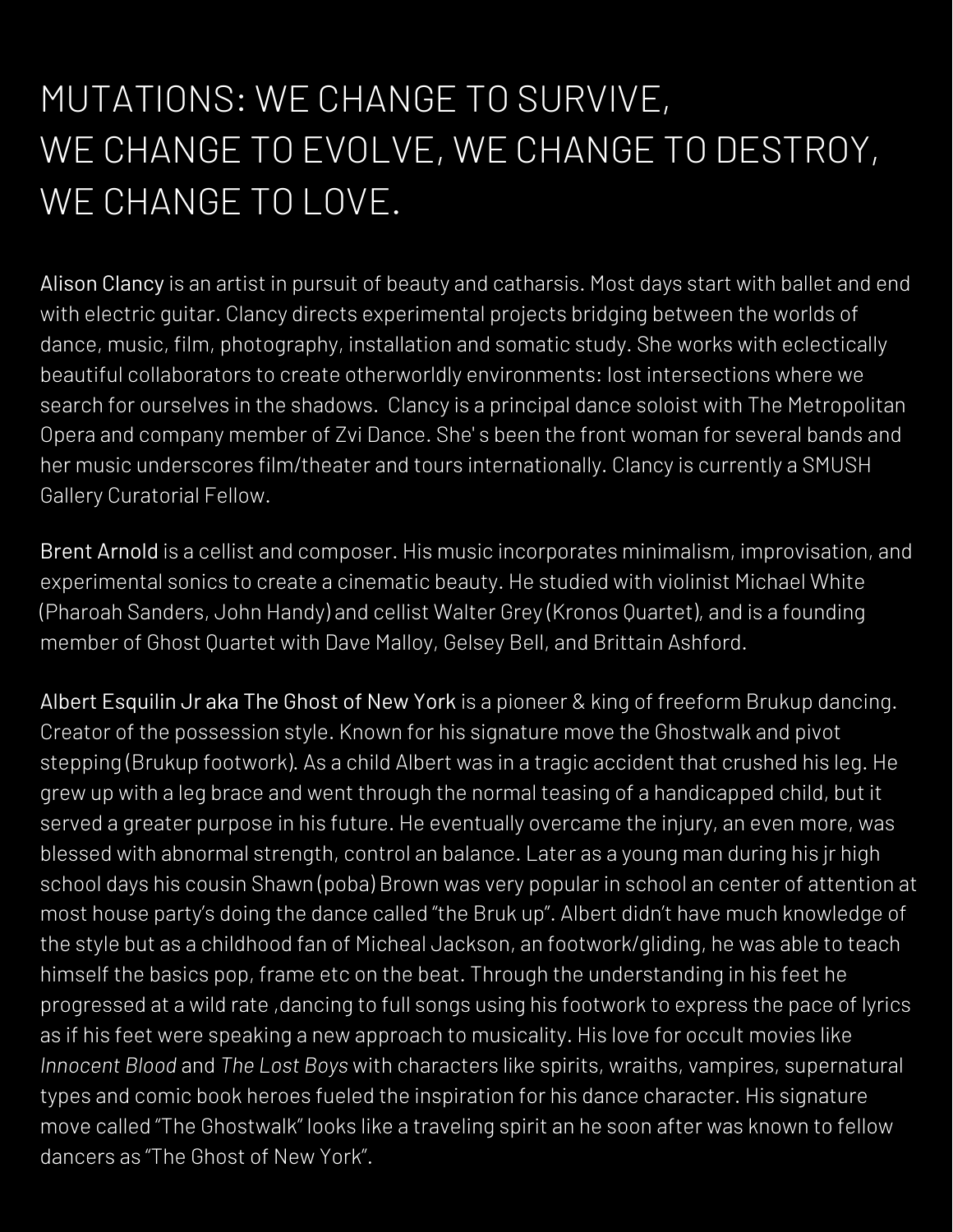Esteban Haga. Photographer/Videographer. Originally from Lima-Peru. Grandchildren of Japanese-born immigrants. Moved to Japan in 2000 and Graduated from Toho Gakuen Film College, Tokyo. He uses digital and manually manipulated video/photo and is based in Tokyo.

Max Louis Miller is a visualist living in NYC. For the last decade he's focused on a pursuit of photography, digital art, design, and most recently the moving image. Despite navigating stylistically through multiple mediums a consistent aesthetic and style inarguably shows through in his work.

Testu Collective are an NYC-based art group founded by Dan Tesene and Serena Stucke in 2017. They create performances to shift the audience's perspectives through the use of concepts from expanded cinema and intermedia. Their work reimagines visual systems and sonic environments through a combination of custom-made videos, experimental soundworlds, architectural elements, and sculptural movement. Testu Collective's approach to creating performances is to challenge the traditional hierarchical relationship between the audience and performer/stage. Specifically during Covid, they foster community and connect visual and sonic artists from around the globe through their curations and live streamed performances.

Allison Jones - a native of Laurel Canyon, LA's famed music neighborhood of the hippie era - is a classically-trained pianist. She's performed with Alison Clancy at numerous venues in NYC and BK, and co-writes and performs with CITYGIRL. Her influences span everything from stonegaze/doom metal to minimalist ambient/drone, from 90s alternative rock to medieval-era vocal polyphony, from impressionist classical suites to trip-hop. Allison also holds a Certificate in Sound Healing from the NY Open Center's Sound and Music [Institute.](http://institute.www.alisonclancy.com/)

Adam Haggar is a mastering specialist, and the owner of Mount Olympia Mastering - a fullservice boutique outboard mastering studio in Lambertville, NJ. He recently mastered the Rob Ellis-produced (of PJ Harvey and Bat For Lashes fame) debut record for UK band, Blue Violet. Adam has 18 years of audio experience, beginning with his days tracking and mixing punk rock records to 2-inch tape at Big Blue Meenie Studios in Jersey City. Later, he earned engineering credits on Julie Taymor's "Across the Across the Universe Soundtrack," and served as studio mixing assistant on the Scissor Sisters 2006 hit LP, "Ta-Dah," ft. Elton John. Those legacy studio engineering chops eventually merged with contemporary electronic music production as he was brought on to innovate and teach mixing & mastering at Icon Collective, the premier school for electronic dance music in Los Angeles. He has mastered projects for Migos, Ancestors, Good Talk, Supertask, Robert Francis + The End Times, Brent Arnold, and many more.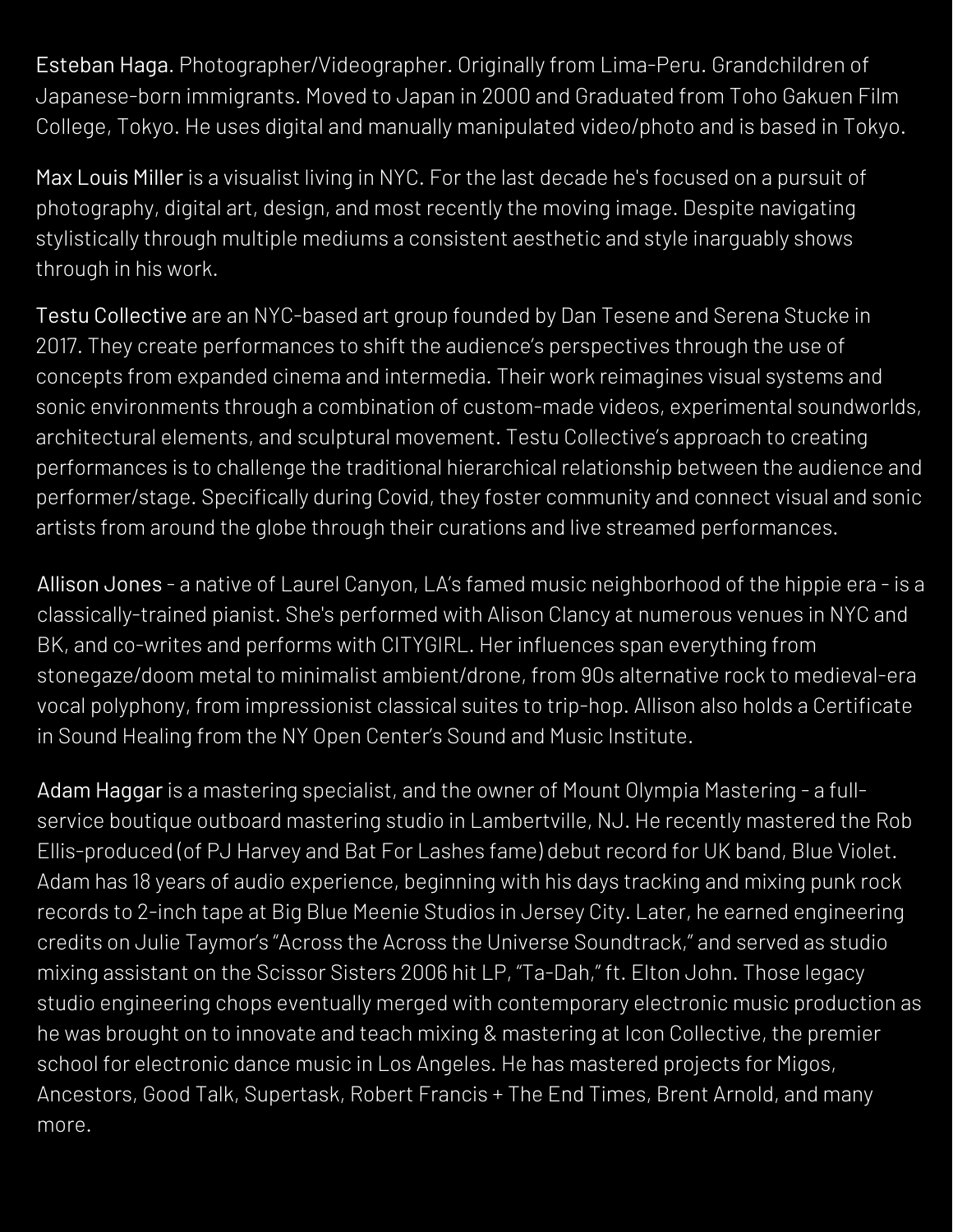Katelyn Halpern is a multidisciplinary artist from Austin, Texas living in Jersey City, NJ. Her eclectic body of work is frequently constructed around the idea clusters of interiority/ intimacy/ reflection, strangeness/humor/freedom, and the lived experience of moving through the world in a feminine body. Major works include evening length danceworks [JUICE](http://www.katelynhalpern.com/juice) and [Loose](http://www.katelynhalpern.com/looseheart) Heart, the immersive visual art installation Heartstrung created with Talita Cabral, and public artwork Labyrinth for Reflection and the Generation of Love [No. 9]. She is the founding Artistic Director of [SMUSH](http://smushgallery.com/) Gallery, an art space dedicated to creative and community work in Jersey City.

Iman Rose Louis-Jeune (she/her/hers) is an interdisciplinary artist from Brooklyn, NY. Her work is inspired by science fiction, current events, and familial relationships. Through movement, lens-based media, design and production she is focused on creating dance films, photo prints, and design work exploring mental health, racial inequities, and her diverse cultural upbringing.

Jame Louis-Jeune (he/him/his) is a Haitian-American IT Specialist from Brooklyn, NY with interests in delving into Visual Arts, an aptitude for consumer interaction and all around "Tech guy". Other points of interest are a heavy inspiration in the varying artistic styles of Marvel and DC comics, Music and a healthy dose of Video-Gaming.

Anne Tantuico is a NJ based artist pursuing a BFA in Dance (2022) at Mason Gross School of the Arts. She is currently researching text based work that explores sensations of nostalgia, memory, and the "in between".

Jonathan Matthews is a Memphis-born and New York-based performer, creator, curator, writer, and educator. He holds a BFA in Dance from NYU, where he currently accompanies technique classes, directs the Tisch Dance Alumni Choreographic Mentorship, and mentors the students of Future Dancers and Dancemakers on musical collaboration. His work and studies have taken him abroad to Salzburg Experimental Academy of Dance, Springboard Danse Montréal, the International Theatre Festival of Kerala, and Toscana Dance HUB (now WADE), where he studied accompaniment with Robert Boston. He dances with Darrah Carr Dance and Valerie Green/Dance Entropy, and, with Holly Sass, co-founded and co-directs BREAKTIME, a performance duo. Musically, Jonathan sings tenor with the Cecilia Chorus of New York, music directs for Queens Shakespeare Inc./What Dreams May Co., and has composed original scores for Giada Ferrone, Patrick Corbin, and Rashaun Mitchell. He additionally accompanies Ballez classes at Gibney Dance and youth classes at Mark Morris Dance Center. Jonathan is one of four inaugural Curatorial Fellows in Dance through SMUSH Gallery. He reviews regularly for Eye on Dance and the Arts, and has additionally contributed writing to The Dance Enthusiast, Dance Magazine, Dance Teacher Magazine, Baryshnikov Arts Center, Time Out NY, Dancegeist, and The Journal of Dance Education.